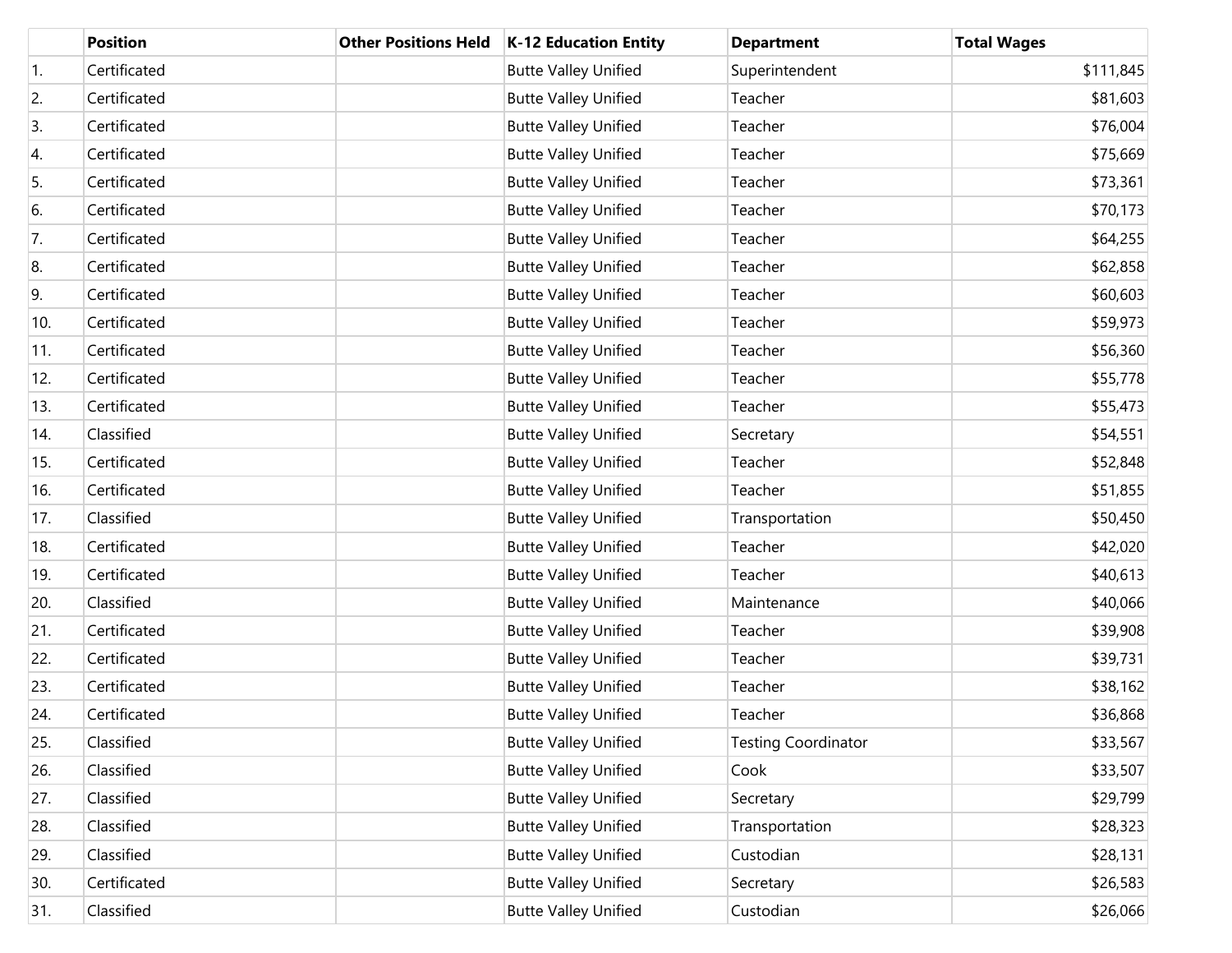| 32. | Certificated | <b>Butte Valley Unified</b> | Teacher                  | \$25,536 |
|-----|--------------|-----------------------------|--------------------------|----------|
| 33. | Certificated | <b>Butte Valley Unified</b> | Teacher                  | \$23,661 |
| 34. | Classified   | <b>Butte Valley Unified</b> | Secretary                | \$23,236 |
| 35. | Classified   | <b>Butte Valley Unified</b> | Paraprofessional         | \$22,255 |
| 36. | Classified   | <b>Butte Valley Unified</b> | Transportation           | \$20,923 |
| 37. | Classified   | <b>Butte Valley Unified</b> | Paraprofessional         | \$20,388 |
| 38. | Certificated | <b>Butte Valley Unified</b> | Teacher                  | \$19,624 |
| 39. | Classified   | <b>Butte Valley Unified</b> | Paraprofessional         | \$19,407 |
| 40. | Classified   | <b>Butte Valley Unified</b> | Secretary                | \$18,940 |
| 41. | Classified   | <b>Butte Valley Unified</b> | Paraprofessional/Library | \$18,177 |
| 42. | Certificated | <b>Butte Valley Unified</b> | Teacher                  | \$18,056 |
| 43. | Certificated | <b>Butte Valley Unified</b> | Teacher                  | \$17,302 |
| 44. | Classified   | <b>Butte Valley Unified</b> | <b>Assistant Cook</b>    | \$17,130 |
| 45. | Classified   | <b>Butte Valley Unified</b> | <b>Assistant Cook</b>    | \$15,720 |
| 46. | Classified   | <b>Butte Valley Unified</b> | Maintenance              | \$15,313 |
| 47. | Classified   | <b>Butte Valley Unified</b> | Information Technology   | \$14,736 |
| 48. | Classified   | <b>Butte Valley Unified</b> | After School Coordinator | \$14,662 |
| 49. | Classified   | <b>Butte Valley Unified</b> | After School Coordinator | \$14,400 |
| 50. | Classified   | <b>Butte Valley Unified</b> | Paraprofessional         | \$13,797 |
| 51. | Classified   | <b>Butte Valley Unified</b> | Substitute               | \$10,731 |
| 52. | Certificated | <b>Butte Valley Unified</b> | Substitute               | \$10,020 |
| 53. | Classified   | <b>Butte Valley Unified</b> | Secretary                | \$8,965  |
| 54. | Classified   | <b>Butte Valley Unified</b> | Secretary                | \$8,958  |
| 55. | Certificated | <b>Butte Valley Unified</b> | Substitute               | \$7,860  |
| 56. | Classified   | <b>Butte Valley Unified</b> | Paraprofessional         | \$6,037  |
| 57. | Certificated | <b>Butte Valley Unified</b> | Substitute               | \$5,640  |
| 58. | Certificated | <b>Butte Valley Unified</b> | Substitute               | \$5,280  |
| 59. | Classified   | <b>Butte Valley Unified</b> | Substitute               | \$4,457  |
| 60. | Certificated | <b>Butte Valley Unified</b> | Substitute               | \$4,140  |
| 61. | Classified   | <b>Butte Valley Unified</b> | Paraprofessional         | \$3,899  |
| 62. | Classified   | <b>Butte Valley Unified</b> | Substitute               | \$3,702  |
| 63. | Certificated | <b>Butte Valley Unified</b> | Substitute               | \$3,506  |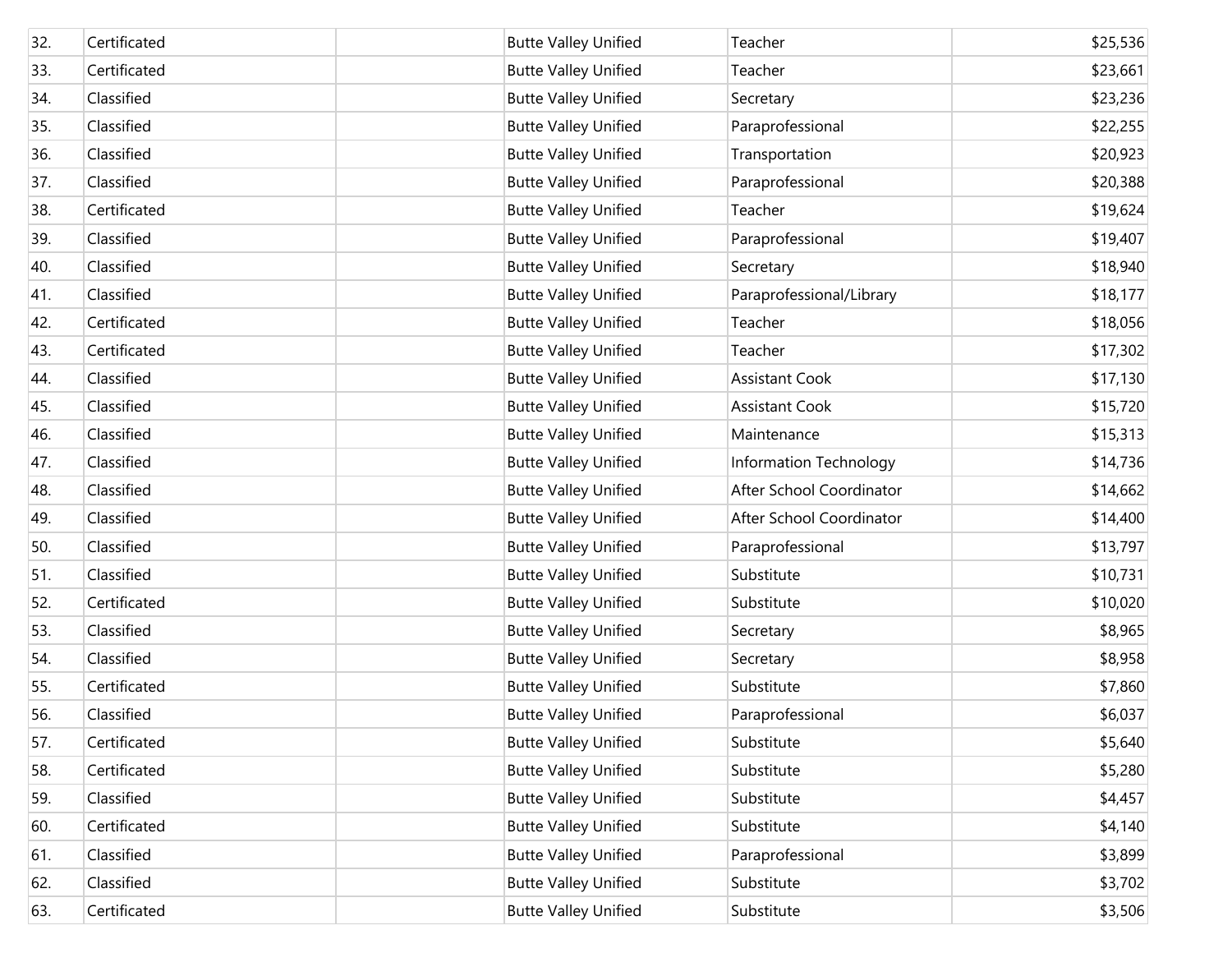| 64. | Classified          | <b>Butte Valley Unified</b> | Transportation   | \$3,373 |
|-----|---------------------|-----------------------------|------------------|---------|
| 65. | Classified          | <b>Butte Valley Unified</b> | Coach            | \$2,994 |
| 66. | Classified          | <b>Butte Valley Unified</b> | Substitute       | \$2,597 |
| 67. | Certificated        | <b>Butte Valley Unified</b> | Teacher          | \$2,565 |
| 68. | Classified          | <b>Butte Valley Unified</b> | Substitute       | \$2,186 |
| 69. | Classified          | <b>Butte Valley Unified</b> | Coach            | \$2,073 |
| 70. | Classified          | <b>Butte Valley Unified</b> | Coach            | \$2,072 |
| 71. | Classified          | <b>Butte Valley Unified</b> | Safe Aide        | \$2,065 |
| 72. | Certificated        | <b>Butte Valley Unified</b> | Substitute       | \$1,980 |
| 73. | Classified          | <b>Butte Valley Unified</b> | Coach            | \$1,670 |
| 74. | Certificated        | <b>Butte Valley Unified</b> | Teacher          | \$1,605 |
| 75. | Classified          | <b>Butte Valley Unified</b> | Substitute       | \$1,595 |
| 76. | Classified          | <b>Butte Valley Unified</b> | Secretary        | \$1,539 |
| 77. | Classified          | <b>Butte Valley Unified</b> | Substitute       | \$1,485 |
| 78. | Classified          | <b>Butte Valley Unified</b> | Substitute       | \$1,272 |
| 79. | Classified          | <b>Butte Valley Unified</b> | Transportation   | \$1,131 |
| 80. | Classified          | <b>Butte Valley Unified</b> | Substitute       | \$1,043 |
| 81. | Classified          | <b>Butte Valley Unified</b> | Paraprofessional | \$842   |
| 82. | Classified          | <b>Butte Valley Unified</b> | Substitute       | \$837   |
| 83. | Classified          | <b>Butte Valley Unified</b> | Substitute       | \$731   |
| 84. | Certificated        | <b>Butte Valley Unified</b> | Substitute       | \$600   |
| 85. | Classified          | <b>Butte Valley Unified</b> | Substitute       | \$559   |
| 86. | Classified          | <b>Butte Valley Unified</b> | Transportation   | \$450   |
| 87. | Classified          | <b>Butte Valley Unified</b> | Transportation   | \$264   |
| 88. | Certificated        | <b>Butte Valley Unified</b> | Substitute       | \$240   |
| 89. | Certificated        | <b>Butte Valley Unified</b> | Teacher          | \$228   |
| 90. | Classified          | <b>Butte Valley Unified</b> | Substitute       | \$136   |
| 91. | Classified          | <b>Butte Valley Unified</b> | Substitute       | \$67    |
| 92. | <b>Board Member</b> | <b>Butte Valley Unified</b> | Board            | \$0     |
| 93. | <b>Board Member</b> | <b>Butte Valley Unified</b> | Board            | \$0     |
| 94. | <b>Board Member</b> | <b>Butte Valley Unified</b> | Board            | \$0     |
| 95. | <b>Board Member</b> | <b>Butte Valley Unified</b> | Board            | \$0     |